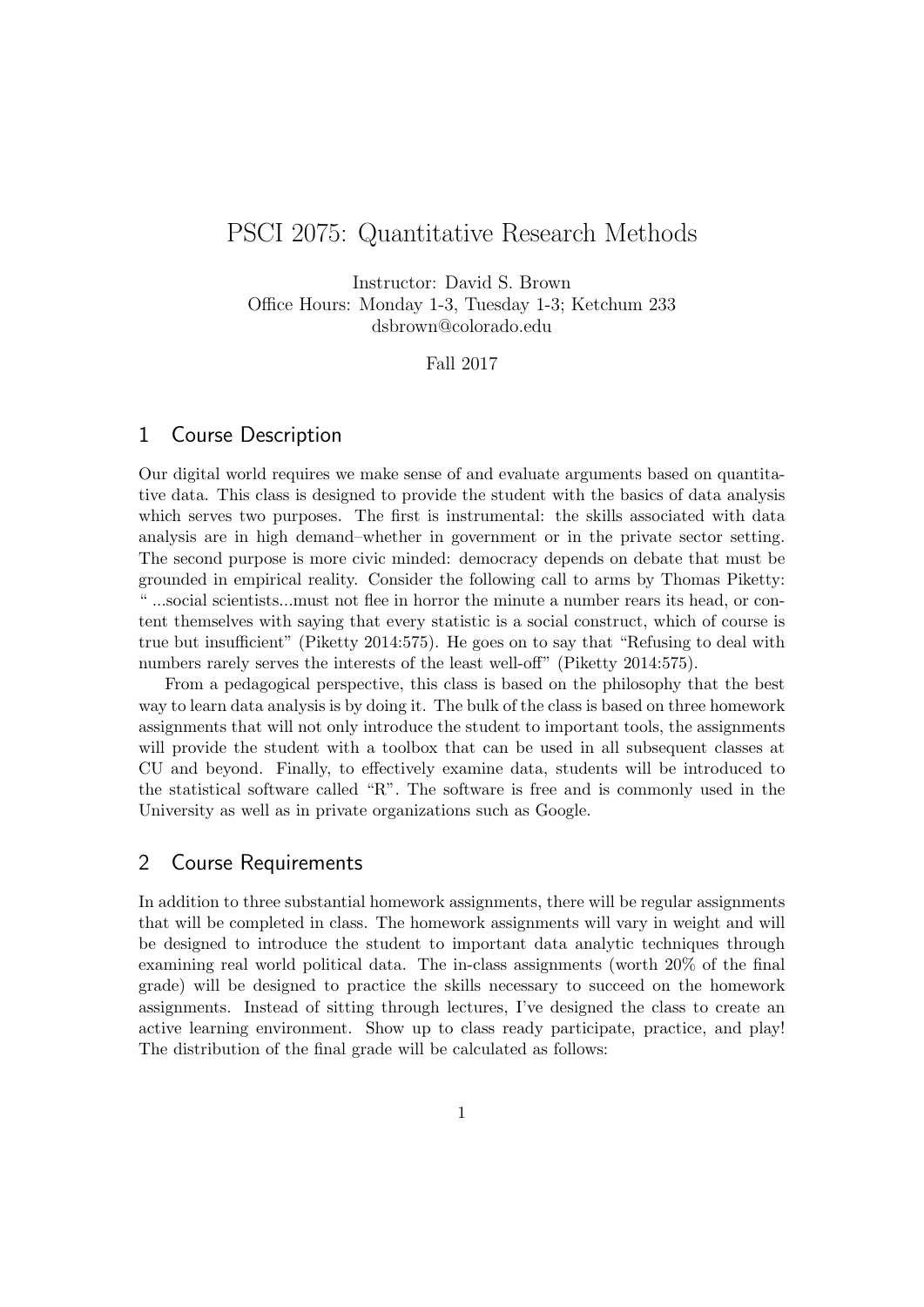- Assignment I: 10%
- Assignment II: 20%
- Assignment III: 20%
- Final:  $20\%$
- Participation in Lecture: 10% Students will receive 1 pt credit if they respond to 75% of the clicker questions that are posed in class that day. We'll add up the possible points for the semester and if the student has 85% of the points, they receive full credit.
- In-class assignments: 20% There will be short group assignments that will be performed in class as part of the active learning environment.

Understanding the demands and rigors of college life, students will be allowed three days total of being tardy on assignments. Typical uses of these days are: illness (nonhospitalized), stuck at airport, girlfriend/boyfriend sad, file got erased, computer broken, etc.,. The three days can be used for one assignment or can be divided among all assignments. For each 24 hours a paper is late (past the three days), a third of a letter grade will be subtracted from the assignment. If there is a dispute regarding the grade on an assignment or exam, the student is required to meet face-to-face with their teaching assistant. If, after that meeting, the student wishes to have the graded material regraded by the professor, I will re-grade the material with the understanding that the grade can go up, remain unchanged, or go down.

#### 3 Required Materials

Listed below is the book available on-line as well as screencasts.

- David S. Brown (2014). *Data Analysis for the Social Sciences*, Bananastand Press, Boulder, CO (Available on class D2L site).
- David S. Brown (2015). Screencasts for PSCI 2075, Bananastand Studios, Boulder, CO (Available on class D2L site).

#### 4 Schedule

- August 28th and 30th An introduction to the class and to R: this week is pretty self-explanatory, I will outline what we'll be doing in class over the semester as well as get squared away with some rudiments to the statistical package R.
	- 1. Data Analysis for the Social Sciences: Preface and Chapter 1
	- 2. Screen Cast: "Getting Started with R" and "Using RStudio"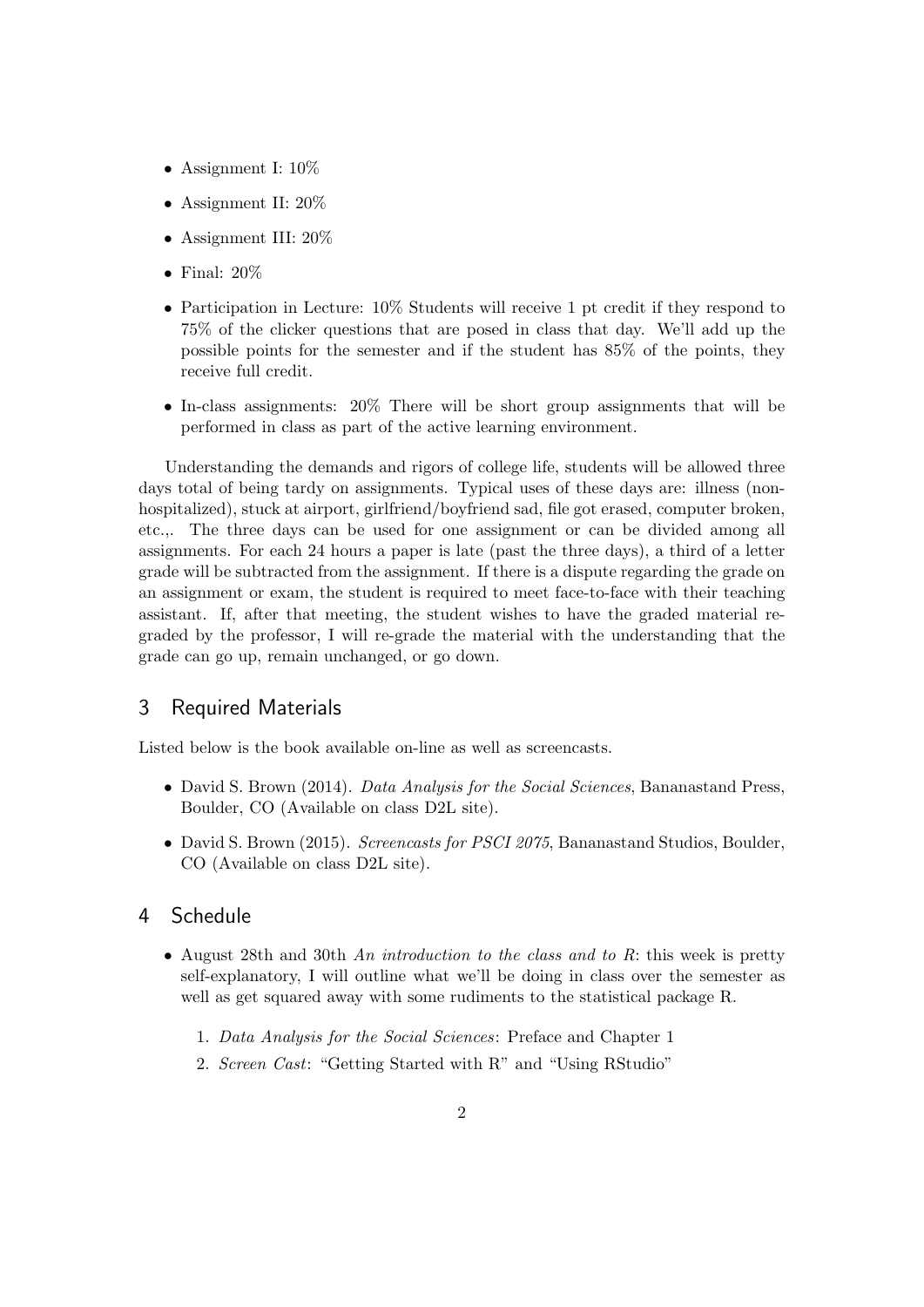- September 6th *Introduction to descriptive statistics*: What are descriptive statistics, what are the most useful tools, and how can they be used and abused?
	- 1. Data Analysis for the Social Sciences: Chapter 3
	- 2. Screen Cast: "Univariate Descriptions" and "Bivariate Descriptions"
- September 11th and 13th *Transforming variables*: variables or measures rarely come in the best form given our purposes. During this week we will concentrate on transforming variables so that we can more readily identify important empirical patterns.
	- 1. Data Analysis for the Social Sciences: Chapter 4
	- 2. Screen Cast: "Tranforming Categorical Data" and "Log Transformation"
- September 18th and 20th *Identifying relationships with descriptive statistics*: With very simple descriptive statistics (scatterplots, histograms, lineplots, and boxplots, we can uncover the relationship between different variables of interest.
	- 1. Data Analysis for the Social Sciences: Chapter 5
	- 2. Screen Cast: "Bivariate Descriptions"
- September 25th and 27th *Controlled comparisons:* Controlling for variables is the bread and butter of all scientific inquiry. This week we will explore how 'controlling' for certain variables produces interesting insights into how the world works.
	- 1. Data Analysis for the Social Sciences: Chapter 6
	- 2. Screen Cast: "Making Controlled Comparisons"
- October 2nd and 4th Linear Regression: First, we'll learn how to perform a bivariate linear regression in order to understand what's going on 'underneath the hood'. We'll also learn about goodness of fit measures which provide a guide to how accurate our predictions will be.
	- 1. Data Analysis for the Social Sciences: Chapter 7
	- 2. Screen Cast: "Bivariate Regression" and "Interpreting Regression Coefficients"
- October 9th and 11th *Multiple Regression*: Multiple regression allows us to control for variables that might have an additive or an interactive influence on the dependent variable.
	- 1. Data Analysis for the Social Sciences: Chapter 8
	- 2. Screen Cast: "Multiple Regression"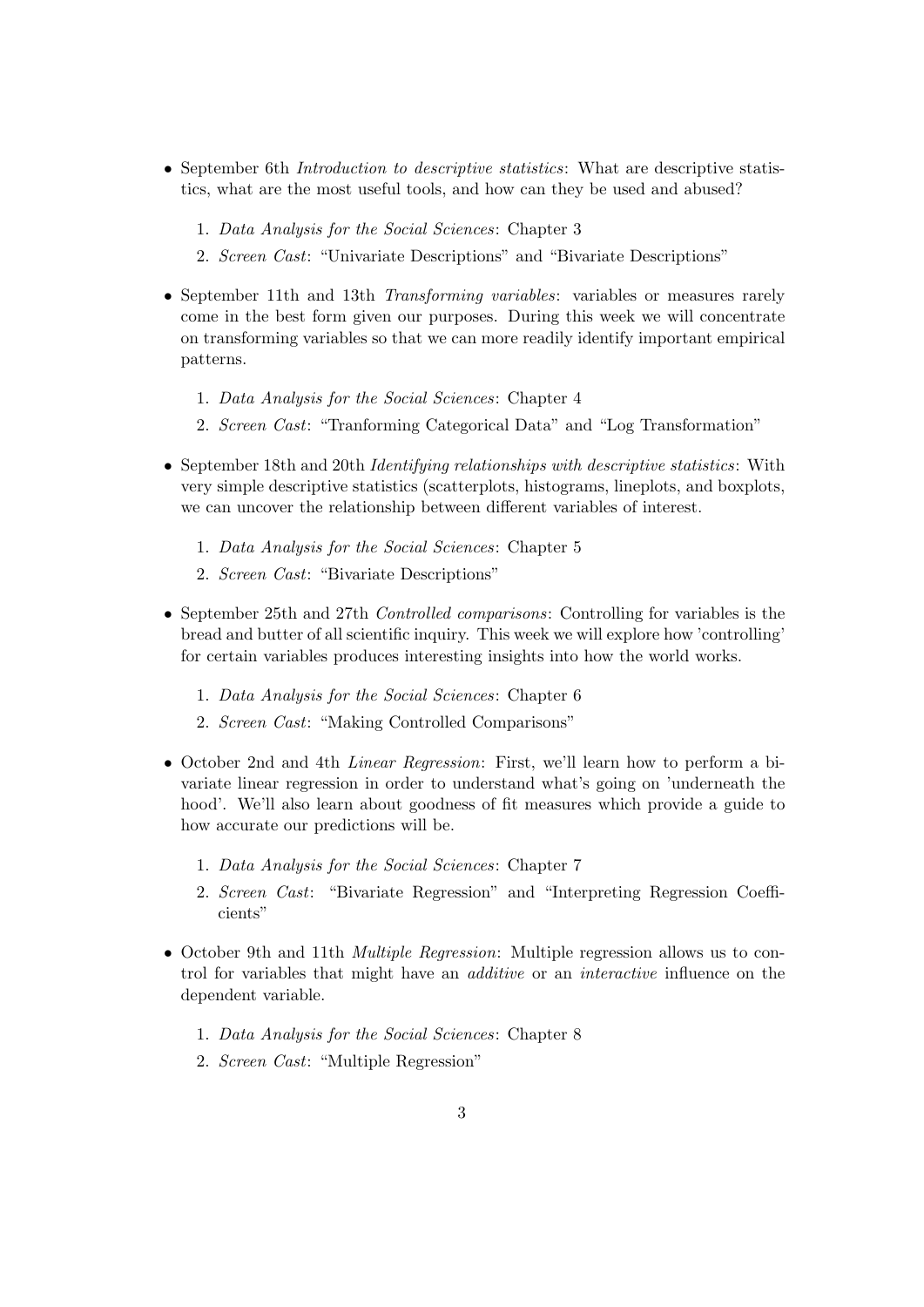- October 16th and 18th Dummy variables and interactions: Dummy variables are a useful way to check for additive or interactive processes in a multiple regression framework. Dummy variables and interactions must be handled with care: In my experience, dummy variables can make otherwise smart people look like dummies.
	- 1. Data Analysis for the Social Sciences: Chapter 9
	- 2. Screen Cast: "Dummy Variables" and "Dummies and Interactions"
- October 23rd and 25th *Making inferences*: In the last few weeks we learned how t-statistics helped us identify statistically significant relationships. What does that mean? A key concept you'll learn this week is the Central Limit theorem, a key to all statistical analysis.
	- 1. Data Analysis for the Social Sciences: Chapter 10
- October 24th and 26th *Means testing*: Are there important differences between groups? For example, do women tend to be more conservative or liberal than men? Do people with kids tend to be more supportive of legalized marijuana? We're going to conduct a survey of the class that coincides with the electoral season.
	- 1. Data Analysis for the Social Sciences: Chapter 10
- October 30 and November 1 Data Construction: Getting data into the computer so that it can be analyzed is an art and a very valuable skill. This week will be devoted to merging data and constructing data sets that can be analyzed for the third project.
	- 1. Screen Cast: "Diagnostics (Residual Plot)"
- November 6th and 8th *Regression Diagnostics*: Concentrating solely on *t*-statistics can lead us astray. There are many ways to manufacture the results one prefers. How can we test whether our findings represent what's going on in the world versus what's going on in our computer?
	- 1. Data Analysis for the Social Sciences: Chapter 11
	- 2. Screen Cast: "Diagnostics (Influence)"
- November 13th and 15th *Logistic regression*: We use logistic regression when our dependent variable is categorical variable. This technique comes in useful when we want to know whether something will happen or not. For example, will people vote? Will a republican win? Will an individual decide to protest? These are all questions that require logistic regression.
	- 1. Data Analysis for the Social Sciences: Chapter 11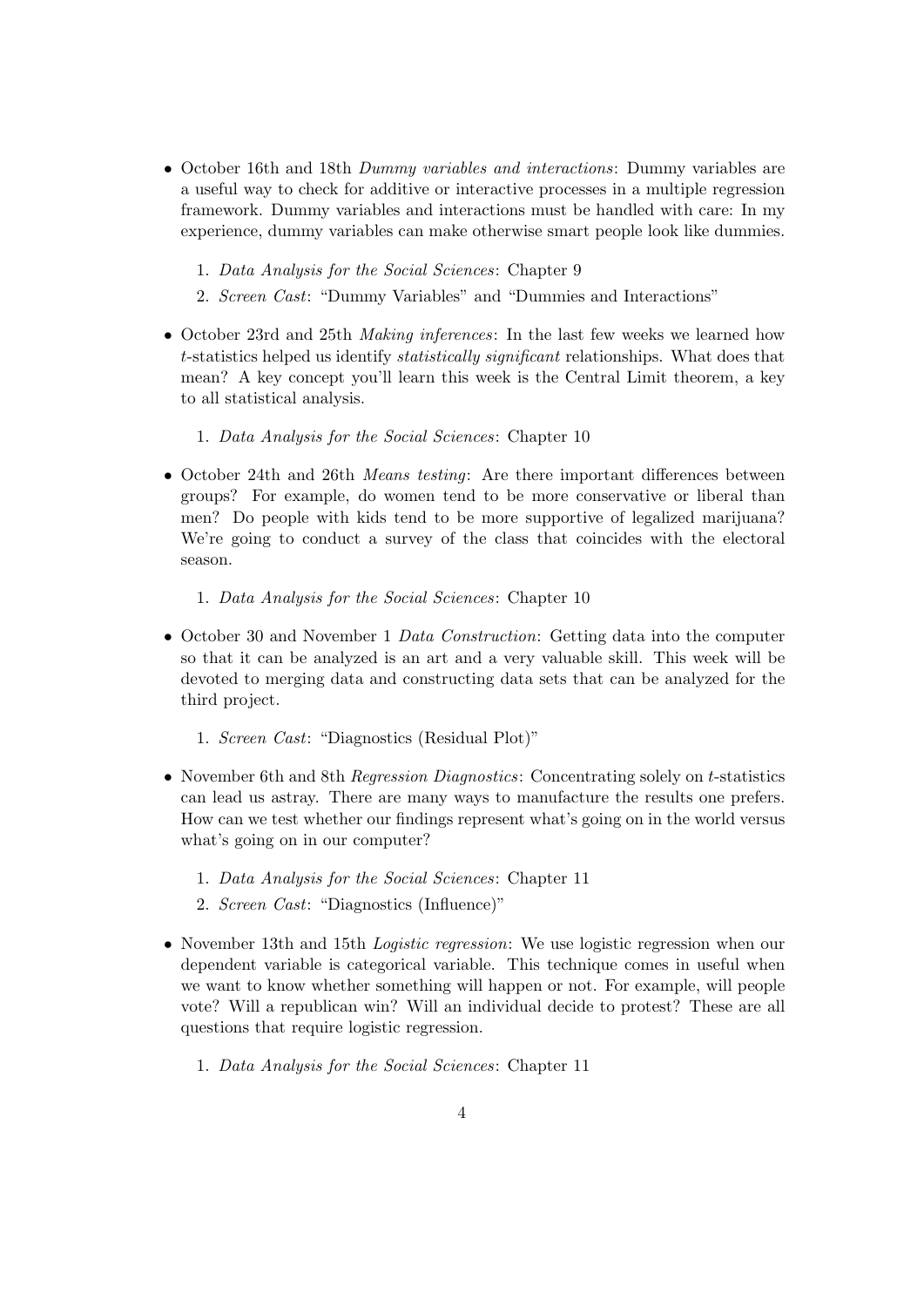- 2. Screen Cast: "Logistic Regression"
- November 20th and 22nd *Logistic Regression and Predicted Probabilities*: Logistic regression does lend itself to very straightforward interpretations except that we have to do a little work first to make that possible. This week we'll review logistic regression and focus on how to interpret the results.
	- 1. Data Analysis for the Social Sciences: Chapter 12
- December 4th and 6th *Logistic Regression: review*: More practice with logistic regression.
	- 1. Data Analysis for the Social Sciences: Chapter 12
- December 11th and 13th, We've covered a lot of material this semester. This week will be devoted to doing exercises in class that will help prepare for the final.

## 5 Important Dates

- Assignment I: Due September 29th, Midnight
- Assignment II: Due October 27th, Midnight
- Assignment III: Due December 7th, Midnight
- Final December 17th, 1:30-4:00pm

### 6 University of Colorado Policies

- If you qualify for accommodations because of a disability, please submit to your professor a letter from Disability Services in a timely manner (for exam accommodations provide your letter at least one week prior to the exam) so that your needs can be addressed. Disability Services determines accommodations based on documented disabilities. Contact Disability Services at 303-492-8671 or by e-mail at dsinfo@colorado.edu. If you have a temporary medical condition or injury, see Temporary Injuries guidelines under the Quick Links at the Disability Services website and discuss your needs with your professor.
- Campus policy regarding religious observances requires that faculty make every effort to deal reasonably and fairly with all students who, because of religious obligations, have conflicts with scheduled exams, assignments or required attendance. In this class, just let the instructor know if there any conflicts in advance of the date in question.